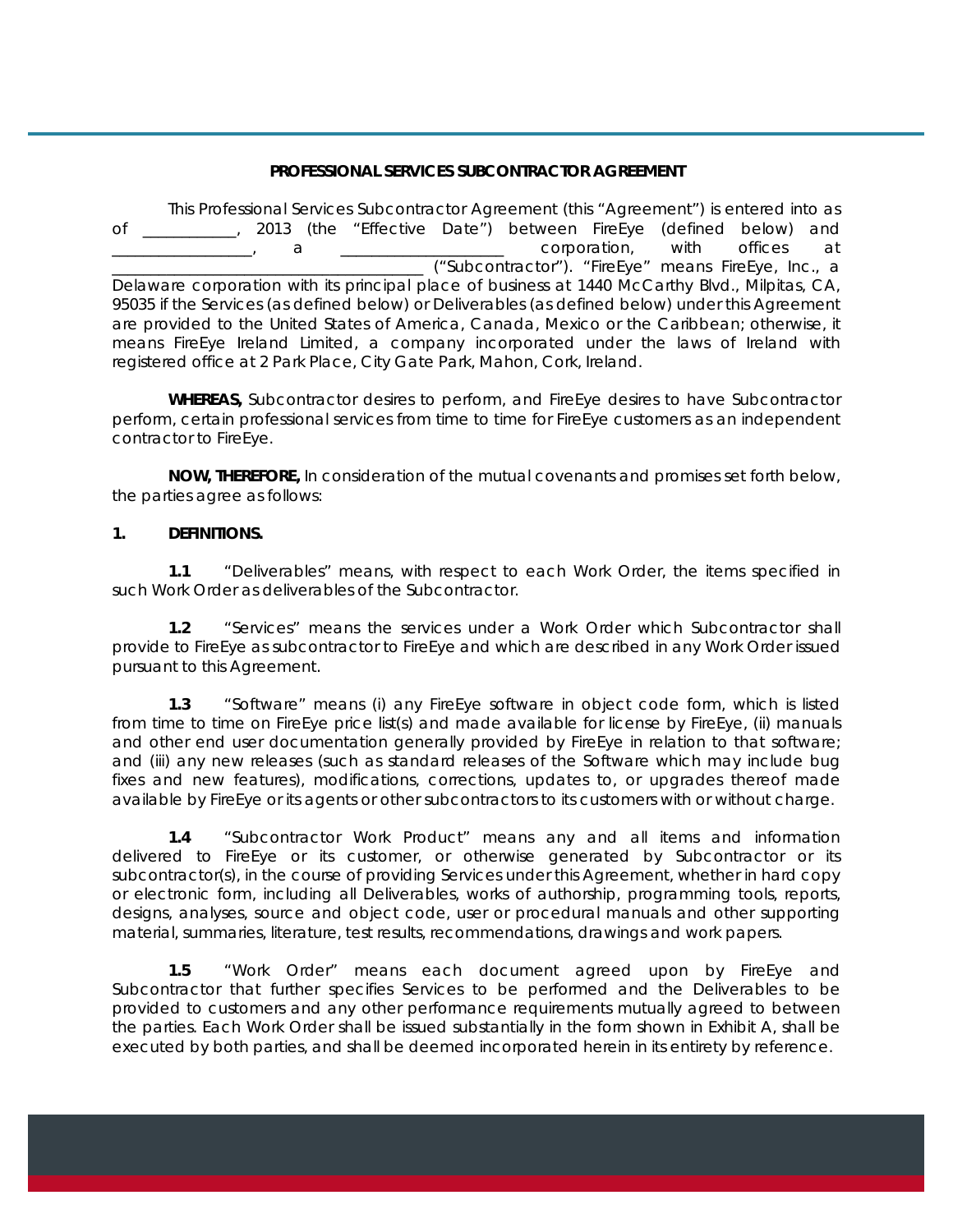#### **2. TERM.**

This Agreement will commence on the Effective Date and will continue in effect for a period of one (1) year or for the period of any incomplete Work Order in existence on the expiration date, whichever is later, unless amended to establish a later expiration date by a written agreement signed by both parties, or until terminated as provided in this Agreement.

#### **3. DUTIES OF SUBCONTRACTOR.**

**3.1** Subcontractor shall provide the Services and the Subcontractor Work Product during the term of this Agreement in accordance with the terms and conditions of this Agreement, and any Work Order. Subcontractor will provide all resources, facilities, management, labor, expertise, skills, tools and equipment necessary for the performance of its obligations under this Agreement and any Work Order. Without limiting the foregoing, Subcontractor shall: (i) keep FireEye advised of the progress of the delivery of the Services and the status of the Deliverables; (ii) permit any designated representative of FireEye periodically to review the work of Subcontractor personnel performing Services and preparing Deliverables; (iii) perform the Services in a timely manner and provide the Deliverables in accordance with each Work Order; and (iv) keep accurate records of work performed on each Work Order, evidence of which Subcontractor shall provide to FireEye upon FireEye's request.

**3.2** Subcontractor agrees that FireEye shall be the primary interface and shall control all contractual communications with its customers, and shall coordinate all activity with respect to this Agreement, and any Work Order. If a customer initiates any communications directly with Subcontractor concerning this Agreement or any Work Order, then Subcontractor shall coordinate and communicate with FireEye prior to answering such communications. Subcontractor will provide to FireEye all relevant operational information regarding the Services, and will participate in meetings with the customer and FireEye as requested by FireEye.

**3.3** Subcontractor's duties and responsibilities under this Agreement shall not be subcontracted to any other person or entity, in whole or in part, without prior written notice to and approval by FireEye.

#### **4. ACCEPTANCE AND PAYMENT.**

**4.1** Subcontractor shall be paid the amounts determined in accordance with the Work Order for the Services, Deliverables and Subcontractor Work Product. Such payments shall be Subcontractor's sole compensation, including travel and all other expenses (if so specified in the applicable Work Order), for its rendering of the Services and preparation and delivery of the Subcontractor Work Product, including the Subcontractor Work Product, if any, required to be delivered to FireEye under this Agreement and the applicable Work Order. Following receipt of written confirmation of completion and acceptance as described in Section 4.2, Subcontractor shall invoice FireEye at the following address(es) for the Services: FireEye, Inc. 1440 McCarthy Blvd., Milpitas, CA 95035, Attention Accounts Payable for engagements in North America, or FireEye Ireland Limited, 2 Park Place, City Gate Park, Mahon, Cork, Ireland for engagements in the rest of the world. Payment terms are thirty (30) days from receipt of a correct invoice.

**4.2** For purposes of this Agreement, acceptance of the Services, Deliverables and Subcontractor Work Product described in each Work Order shall occur on the date such Services, Deliverables and Subcontractor Work Product have met the completion criteria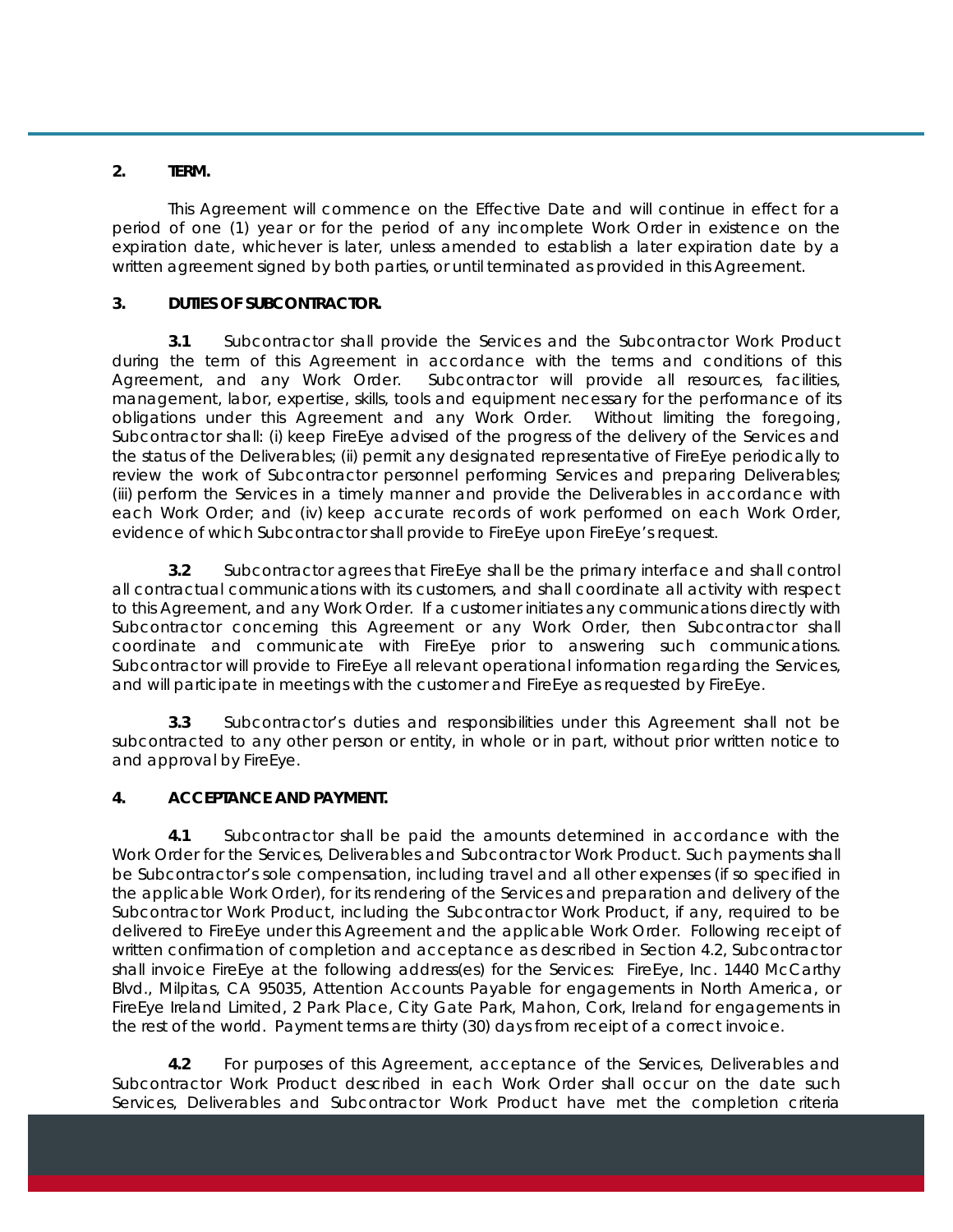specified in the Work Order to the satisfaction of FireEye, as evidenced by issuance of written confirmation of completion and acceptance by FireEye, a sample of which is attached hereto as Exhibit B. Final acceptance of Services, Deliverables or Subcontractor Work Product may, in FireEye's discretion, be held in abeyance pending final acceptance of same by a customer.

### **5. CHANGES TO A WORK ORDER.**

FireEye may at any time by written notice make changes within the general scope of any Work Order, and Subcontractor shall proceed without delay to perform the Work Order as changed. However, should any change to a Work Order be likely to result in a change to the time or cost of performance of the Work Order, Subcontractor shall notify FireEye as soon as possible that there will be an impact to the Work Order cost or schedule and describe such impact, and any changes in the performance, schedule or price of the Work Order will be subject to mutual agreement.

### **6. SUBCONTRACTOR'S REPRESENTATIONS, WARRANTIES, AND COVENANTS.**

Subcontractor represents, warrants and covenants as follows:

**6.1** Subcontractor's performance of this Agreement and all Work Orders will not breach any agreement Subcontractor has with another party and there is no other contract or duty on Subcontractor's part now in existence that is inconsistent with this Agreement.

**6.2** Throughout the term of this Agreement, Subcontractor, its employees and authorized subcontractor(s): (i) shall comply with all applicable state and local laws, regulations, rules, and federal orders respecting the performance by Subcontractor of its duties and responsibilities under this Agreement; and (ii) shall obtain and maintain all licenses, permits and approvals required by any federal, state or local licensing, regulatory, or other agency or authority for performance of the work required by this Agreement or any Work Order, and inform FireEye immediately of the expiration, termination, non-renewal, denial or revocation of any such license, permit or approval.

**6.3** Subcontractor will use qualified individuals with suitable training, experience, capabilities, skill and licenses to perform its obligations under this Agreement and any Work Order. Notwithstanding Subcontractor's compliance with this provision, such individuals shall be subject to approval by FireEye and shall be removed (and immediately replaced by Subcontractor with personnel meeting the requirements of this Section 6.3) at FireEye's request.

**6.4** Subcontractor will perform this Agreement and any Work Order hereunder in a manner consistent with industry standards reasonably applied to the performance of such work. The Services and Subcontractor Work Product provided hereunder shall: (i) be of good and marketable quality; (ii) be free from all defects in design, materials, workmanship, performance and title; and (iii) meet the applicable specifications, drawings, samples, descriptions and requirements specified in each Work Order and this Agreement.

**6.5** In the event of a breach of the representations, warranties or covenants in this Section 6, Subcontractor shall without charge and without delay repair, replace, re-perform or modify the affected Services or Subcontractor Work Product so as to promptly correct such breach or default. All representations, warranties and covenants shall survive inspection, acceptance and payment. Nothing in this Section 6 shall be construed to limit any other rights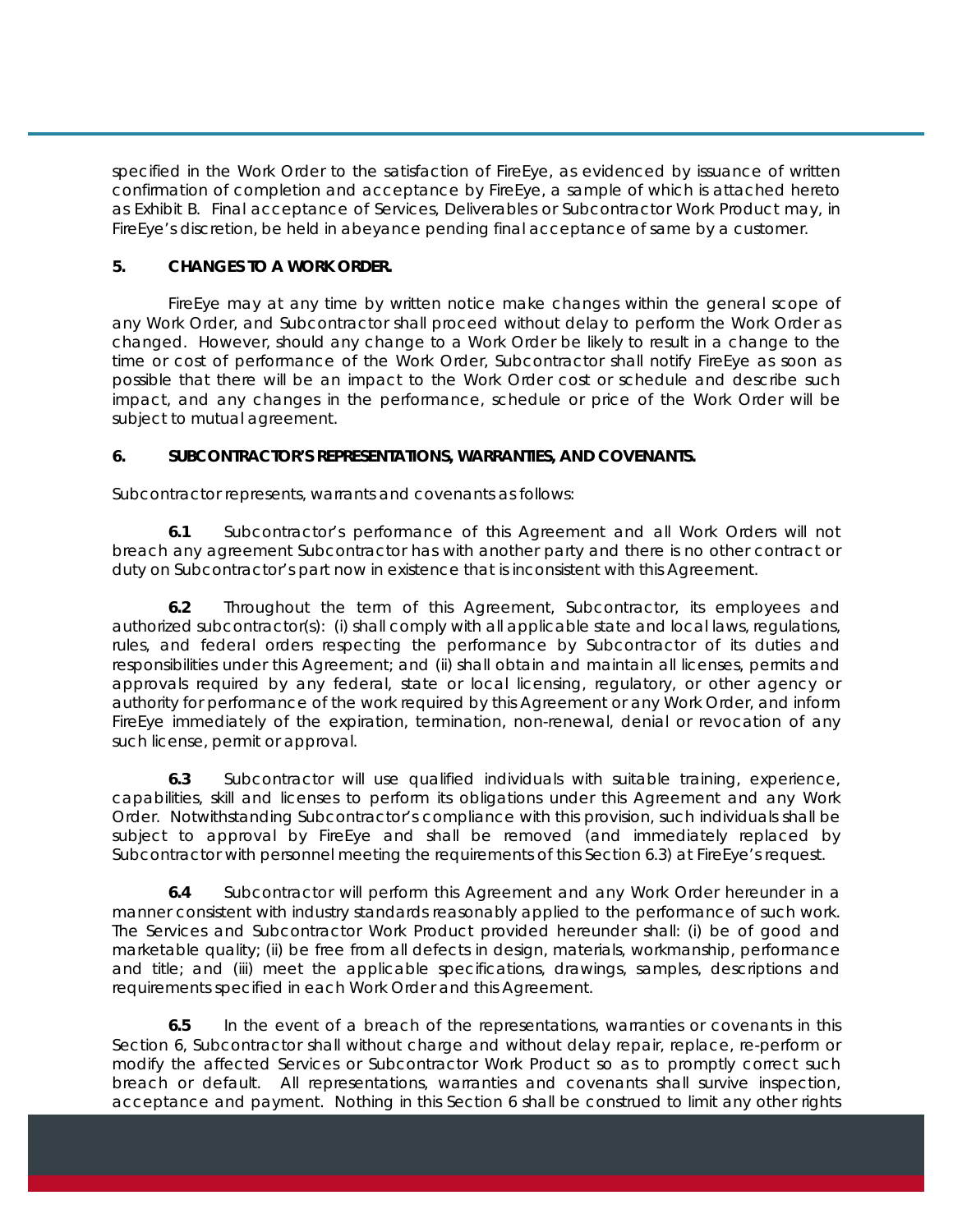or remedies available to FireEye at law, in equity or otherwise.

**6.6** Other than Confidential Information (defined in Section 7 below) obtained in performance of any Work Order, in performing the Services or preparing Subcontractor Work Product, Subcontractor will not use any confidential or proprietary information of a third party except to the extent Subcontractor has the right to disclose such information. Subcontractor further agrees in performing the Services or preparing Subcontractor Work Product that it shall not: (i) infringe upon the intellectual property rights (including, without limitation, patent, copyright, trademark or trade secret rights) of a third party; or (ii) disclose or provide to FireEye or its customer or induce FireEye or customer to use any confidential information that belongs to anyone other than Subcontractor except to the extent Subcontractor has the right to disclose and permit third parties to use (as applicable) such information.

**6.7** Subcontractor warrants that it carries and shall throughout the term of this Agreement any Work Order with FireEye, workers' compensation insurance and general and contractual liability insurance necessary to fulfill its obligations hereunder, and shall, upon request, furnish evidence thereof to FireEye.

# **7. CONFIDENTIALITY.**

**7.1 Confidential Information.** "Confidential Information" means the non-public information that is exchanged between the parties, provided that such information is: (i) identified as confidential at the time of disclosure by the disclosing party ("Discloser"), or (ii) disclosed under circumstances that would indicate to a reasonable person that the information should be treated as confidential by the party receiving such information ("Recipient"). The terms and conditions of this Agreement, the nature of the discussions and the relationship between the parties, and the terms of any commercial transaction between the parties shall be considered Confidential Information. For purposes of this Agreement, Confidential Information of FireEye is deemed to include any Confidential Information of a customer which FireEye or the customer may provide to Subcontractor in order to propose or perform work in accordance with any Work Order hereunder.

**7.2 Maintenance of Confidentiality.** Each party agrees that it shall: (i) take reasonable measures to protect the Confidential Information by using the same degree of care, but no less than a reasonable degree of care, to prevent the unauthorized use, dissemination or publication of the Confidential Information as the Recipient uses to protect its own confidential information of a like nature; (ii) limit disclosure to those person's within Recipient's organization with a need to know and who have previously agreed in writing, prior to receipt of Confidential Information either as a condition of their employment or in order to obtain the Confidential Information, to obligations similar to the provisions hereof; (iii) not copy, reverse engineer, disassemble, create any works from, or decompile any prototypes, software or other tangible objects which embody the other party's Confidential Information and/or which are provided to the party hereunder; and (iv) comply with, and obtain all authorizations required by, all applicable export control laws or regulations. Confidential Information shall not be reproduced in any form except as required to accomplish the purposes and intent of this Agreement. Any reproduction of Confidential Information shall be the property of Discloser and shall contain any and all notices of confidentiality contained on the original.

**7.3 Exceptions.** The parties agree that the foregoing shall not apply to any information that Recipient can evidence: (i) is or becomes publicly known and made generally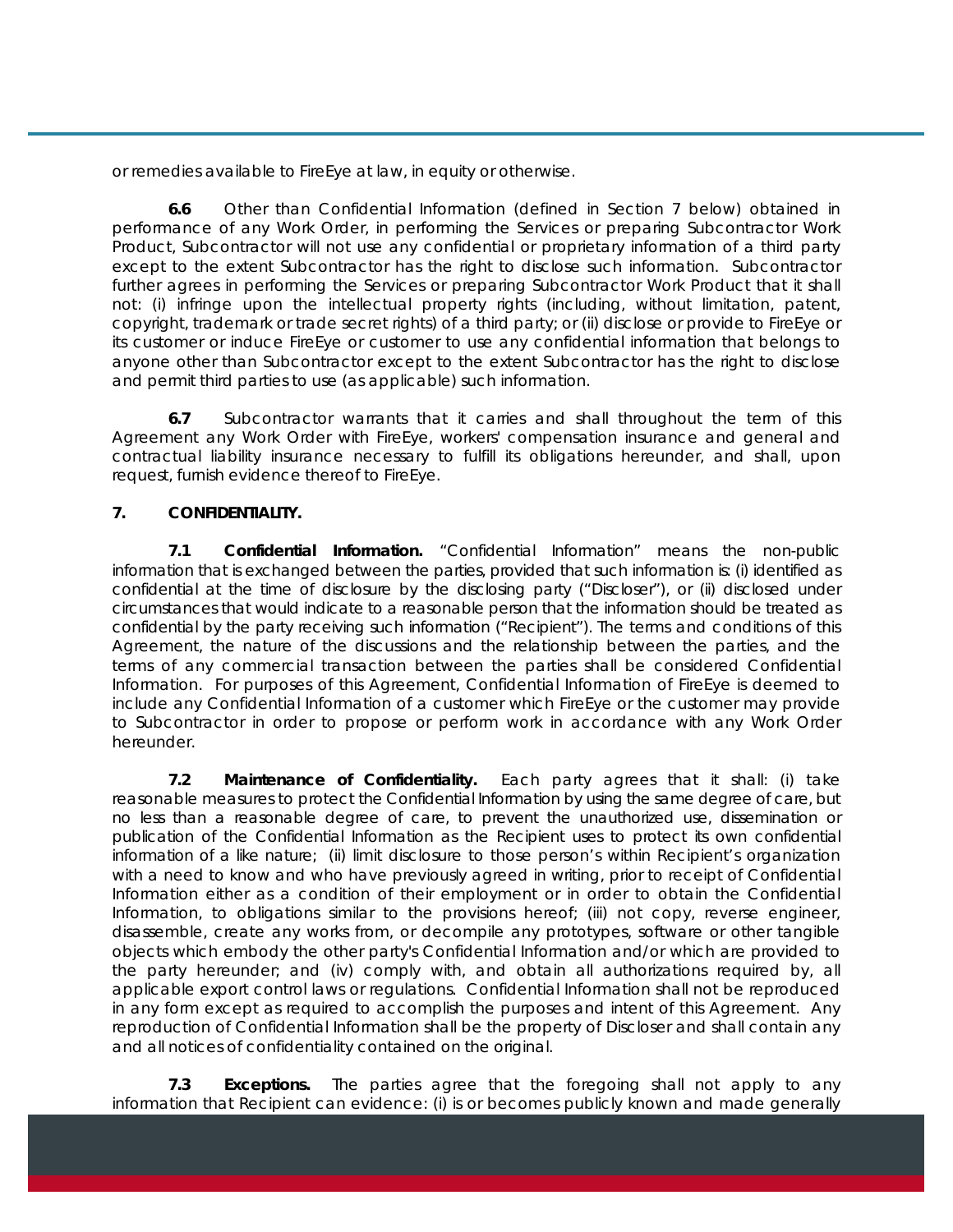available through no improper action or inaction of Recipient; (ii) was already in its possession or known by it prior to disclosure by Discloser to Recipient; (iii) is independently developed by Recipient without use of or reference to any Confidential Information; or (iv) was rightfully disclosed to it by a third party Recipient rightfully obtains from a third party. Recipient may make disclosures required by law or court order provided that Recipient: (a) uses diligent efforts to limit disclosure and to obtain confidential treatment or a protective order; (b) has given prompt advance notice to Discloser of such required disclosure; and (c) has allowed Discloser to participate in the proceedings.

**7.4** Each party will retain all right, title and interest to such party's Confidential Information. The parties acknowledge that a violation of the Recipient's obligations with respect to Confidential Information may cause irreparable harm to the Discloser for which a remedy at law would be inadequate. Therefore, in addition to any and all remedies available at law, Discloser shall be entitled to seek an injunction or other equitable remedies in all legal proceedings in the event of any threatened or actual violation of any or all of the provisions hereof.

# **8. OWNERSHIP AND LICENSE.**

**8.1 FireEye Owned IP.** FireEye or its assigns shall own all right, title and interest in all intellectual property that is provided to Subcontractor by or on behalf of FireEye or, subject to Section 8.3, which Subcontractor uses under this Agreement or any Work Order.

**8.2 Developed IP.** Subject to Section 8.3, Subcontractor acknowledges and agrees that FireEye or its assigns shall own, and Subcontractor hereby assigns to FireEye, all intellectual property rights and other proprietary rights in and to the Services, Deliverables and the Subcontractor Work Product, and any other materials and information Subcontractor is required to deliver to FireEye as part of this Agreement and any Work Orders issued hereunder. Subcontractor shall execute such documents, render such assistance, and take such other actions as FireEye may reasonably request, at FireEye's expense, to apply for, register, perfect, confirm and protect FireEye's rights in any intellectual property described in this Section 8.2. Subcontractor hereby irrevocably designates and appoints FireEye and its duly authorized officers and agents as Subcontractor's agent and attorney in fact, to act for and in Subcontractor's behalf to execute and file any applications and to do all other lawfully permitted acts to further the prosecution, issuance and perfection of such rights with the same legal force and effect as if executed by Subcontractor.

**8.3 Subcontractor IP.** Except as otherwise set forth herein, Subcontractor shall own all right, title and interest in Subcontractor intellectual property which may be used in the performance of this Agreement or any Work Order hereunder that is wholly developed and owned by Subcontractor prior to the Effective Date of this Agreement ("Subcontractor's Pre-Existing Technology"). To the extent any Subcontractor Pre-Existing Technology is incorporated or embedded in the Subcontractor Work Product, including all third party works and products which Subcontractor is free to license, Subcontractor hereby grants FireEye a royalty-free, irrevocable, worldwide, nonexclusive, perpetual license, to use, disclose, reproduce, sublicense, modify, prepare derivative works from, perform and display such Subcontractor Pre-Existing Technology in connection with FireEye's use of the Subcontractor Work Product.

**8.4 Waiver of Moral Rights.** Subcontractor hereby waives any and all moral rights, including without limitation any right to identification of authorship or limitation on subsequent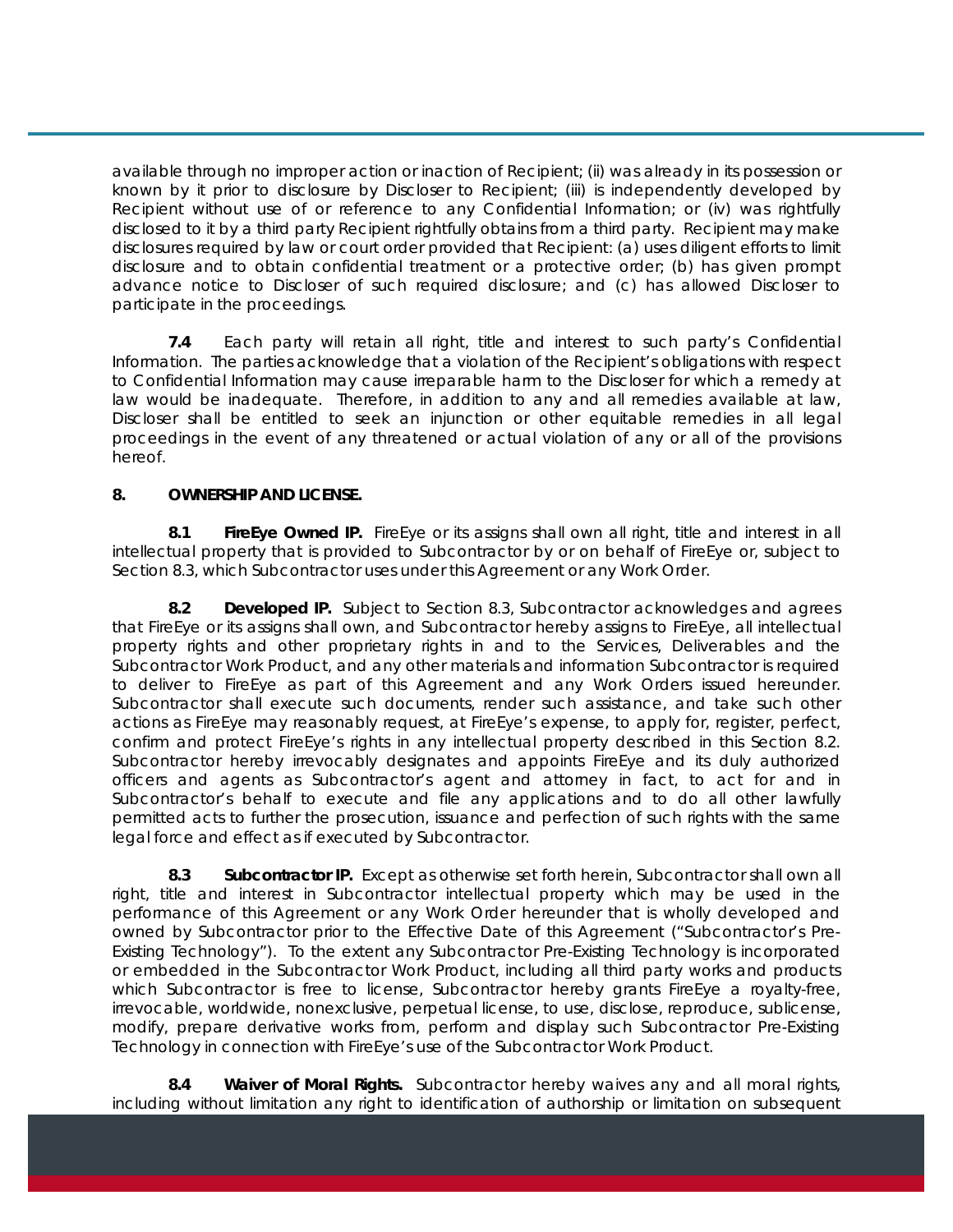modification that Subcontractor (or its employees, agents, subcontractors or consultants) has or may have in the Services, Deliverables and Subcontractor Work Product, and in any other intellectual property that is or becomes the property of FireEye under this Section.

## **9. INDEMNIFICATION; LIMITATION OF LIABILITY; DISCLAIMER OF WARRANTIES.**

**9.1 Indemnification**. Subcontractor will indemnify, defend and hold FireEye harmless, at Subcontractor's expense, against any third party claim, suit or proceeding resulting from, relating to or arising out of a claim that: (i) the use of any Subcontractor Work Product provided by Subcontractor hereunder constitutes an infringement of any patent, copyright, trademark or other intellectual property right; or (ii) based on the negligent acts or willful misconduct of Subcontractor's employees or agents, that directly causes damage or bodily injury to persons or property, real or tangible, and such damage or bodily injury directly arises out of performance of this Agreement.. Subcontractor's obligation to indemnify FireEye shall include an obligation to pay any costs, including but not limited to reasonable attorney's fees, expert witness fees, reasonable expenses, damages and other costs incurred by FireEye and awarded by a court of competent jurisdiction.

# **9.2 Conditions; Limitations**.

(a) FireEye shall notify Subcontractor promptly in writing of any matters in respect of which the indemnity may apply in order to allow Subcontractor to investigate and defend the matter; provided, however, the failure to give such notice will only relieve Subcontractor of its indemnity obligations hereunder to the extent Subcontractor is prejudiced thereby. Subcontractor shall have sole control of the defense and all negotiation for any settlement or compromise; provided, however that no such third party claim or action may be settled or compromised by Subcontractor without the express written consent of FireEye unless such settlement or compromise includes a release of all claims against FireEye by the party bringing such claim or action; FireEye shall have the right at its sole cost and expense to participate in any such legal proceeding with counsel of its own choosing. FireEye agrees to reasonably assist Subcontractor in the defense of the claim.

(b) Should any Subcontractor Work Product supplied by Subcontractor become (or in Subcontractor's opinion be likely to become) the subject of any infringement claim, Subcontractor shall at its sole option and expense either: (i) procure for FireEye the right to continue using the relevant Subcontractor Work Product; (ii) replace or modify the relevant Subcontractor Work Product so that it becomes non-infringing while providing substantially equivalent functional performance; or (iii) if (i) and (ii) are both commercially unavailable or impracticable, to refund amounts paid by the FireEye for the Subcontractor Work Product.

(c) This Section 9 states Subcontractor's entire liability, and FireEye's sole and exclusive remedy for intellectual property rights claims relating to or arising out of any Subcontractor Work Product.

**9.3 Limitation of Liability.** EXCEPT FOR SUBCONTRACTOR'S INDEMNIFICATION OBLIGATIONS SET FORTH IN THIS SECTION 9, OR IN THE EVENT SUBCONTRACTOR BREACHES ITS OBLIGATIONS UNDER SECTION 7 (CONFIDENTIALITY) OR SECTION 10 (SOFTWARE LICENSE), IN NO EVENT WILL EITHER PARTY BE LIABLE FOR ANY LOSS OF PROFITS, LOSS OF USE, BUSINESS INTERRUPTION, LOSS OF DATA, COST OF COVER OR INDIRECT, SPECIAL, INCIDENTAL OR CONSE-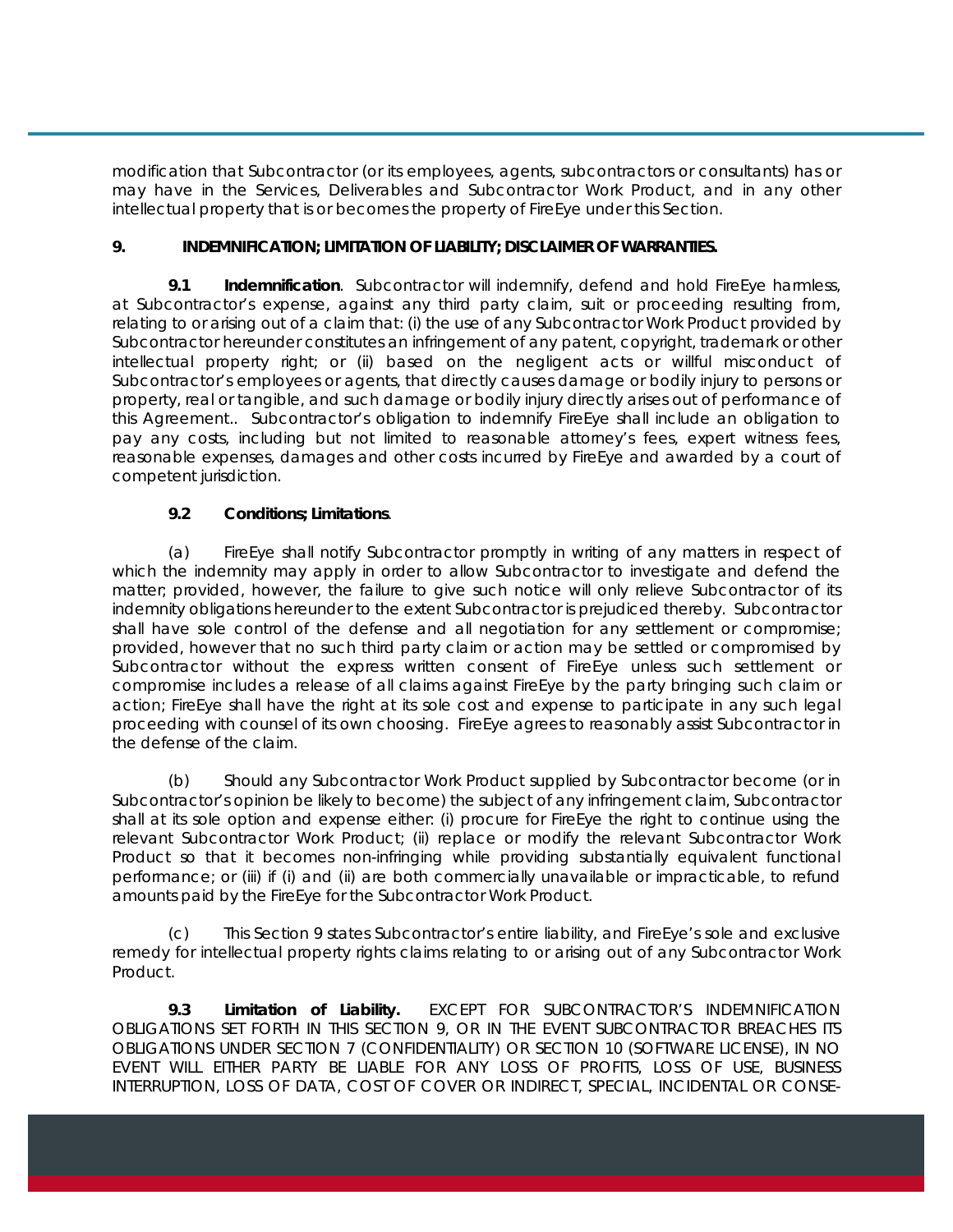QUENTIAL DAMAGES OF ANY KIND IN CONNECTION WITH OR ARISING OUT OF THIS AGREEMENT, UNDER ANY THEORY OF LIABILITY, WHETHER BASED IN CONTRACT, TORT, NEGLIGENCE, PRODUCT LIABILITY OR OTHERWISE, EVEN IF SUCH PARTY HAS BEEN ADVISED OF THE POSSIBILITY OF SUCH DAMAGES.

**9.4 Disclaimer of Warranties.** EXCEPT FOR THE EXPRESS WARRANTIES SET FORTH IN THIS AGREEMENT OR ANY STATEMENT OF WORK, THE SOFTWARE IS PROVIDED "AS IS," AND TO THE MAXIMUM EXTENT PERMITTED BY APPLICABLE LAW, FIREEYE DISCLAIMS ALL OTHER EXPRESS, IMPLIED OR STATUTORY REPRESENTATIONS AND WARRANTIES REGARDING THE SOFTWARE, INCLUDING ANY IMPLIED WARRANTIES RELATING TO FITNESS FOR A PARTICULAR PURPOSE, MERCHANTABILITY, NON-INFRINGEMENT AND TITLE. FIREEYE DOES NOT WARRANT THAT THE DELIVERABLES ARE FREE FROM BUGS, ERRORS OR OTHER PROGRAM LIMITATIONS.

#### **10. SOFTWARE LICENSE.**

**10.1** Subject to the terms of this Agreement, FireEye grants to Subcontractor a nonexclusive, nontransferable, limited license to use Software specified in the Work Order in object code form and related documents (e.g. technical specifications, manuals) for the sole purpose of providing Services and preparing Subcontractor Work Product pursuant to such Work Order. The license granted herein shall be for use of the Software solely as provided in this Section 10 and the Work Order. Unless expressly authorized in a specific Work Order, this license shall extend only to Software to be integrated into products delivered to and installed for FireEye's customer or for the purpose of training FireEye's customers in the use of the Software. EXCEPT AS EXPRESSLY AUTHORIZED UNDER THIS AGREEMENT AND A SPECIFIC WORK ORDER, SUBCONTRACTOR SHALL NOT (AND SHALL NOT PERMIT A THIRD PARTY TO): COPY, IN WHOLE OR IN PART, SOFTWARE OR RELATED DOCUMENTS; MAKE ERROR CORRECTIONS OR OTHERWISE MODIFY THE SOFTWARE OR DOCUMENTS; DECOMPILE, DECRYPT, REVERSE ENGINEER, DISASSEMBLE OR OTHERWISE REDUCE ALL OR ANY PORTION OF THE SOFTWARE TO HUMAN-READABLE FORM; OR TRANSFER, SUBLICENSE, RENT, LEASE, DISTRIBUTE, SELL, OR CREATE DERIVATIVE WORKS OF THE SOFTWARE OR DOCUMENTS.

**10.2** This license is effective until terminated either separately or upon termination of this Agreement. Upon termination Subcontractor shall destroy or return to FireEye all copies of Software and related documents in its possession. If Subcontractor destroys the Software and documentation related thereto, it shall certify in writing to FireEye that such destruction has occurred. Termination of the license granted in this Section 10 is automatic upon expiration or termination of this Agreement. FireEye also may terminate this license upon written or oral notice to Subcontractor, with or without prior notice. Subcontractor also may terminate this license at any time by destroying all copies of Software and documents relating thereto which are in Subcontractor's possession and notifying FireEye of the termination. This license will terminate immediately without notice from FireEye if Subcontractor fails to comply with any provision of this license.

#### **11. TERMINATION.**

**11.1** FireEye may terminate this Agreement or any individual Work Order at any time, with or without cause, by giving ten (10) days written notice to Subcontractor. In the event of a termination under this subsection, as of the tenth day after receipt of notice of termination, Subcontractor shall immediately cease work on the terminated matter(s), performing only efforts reasonably necessary to wind down and preserve work that has been performed. In the event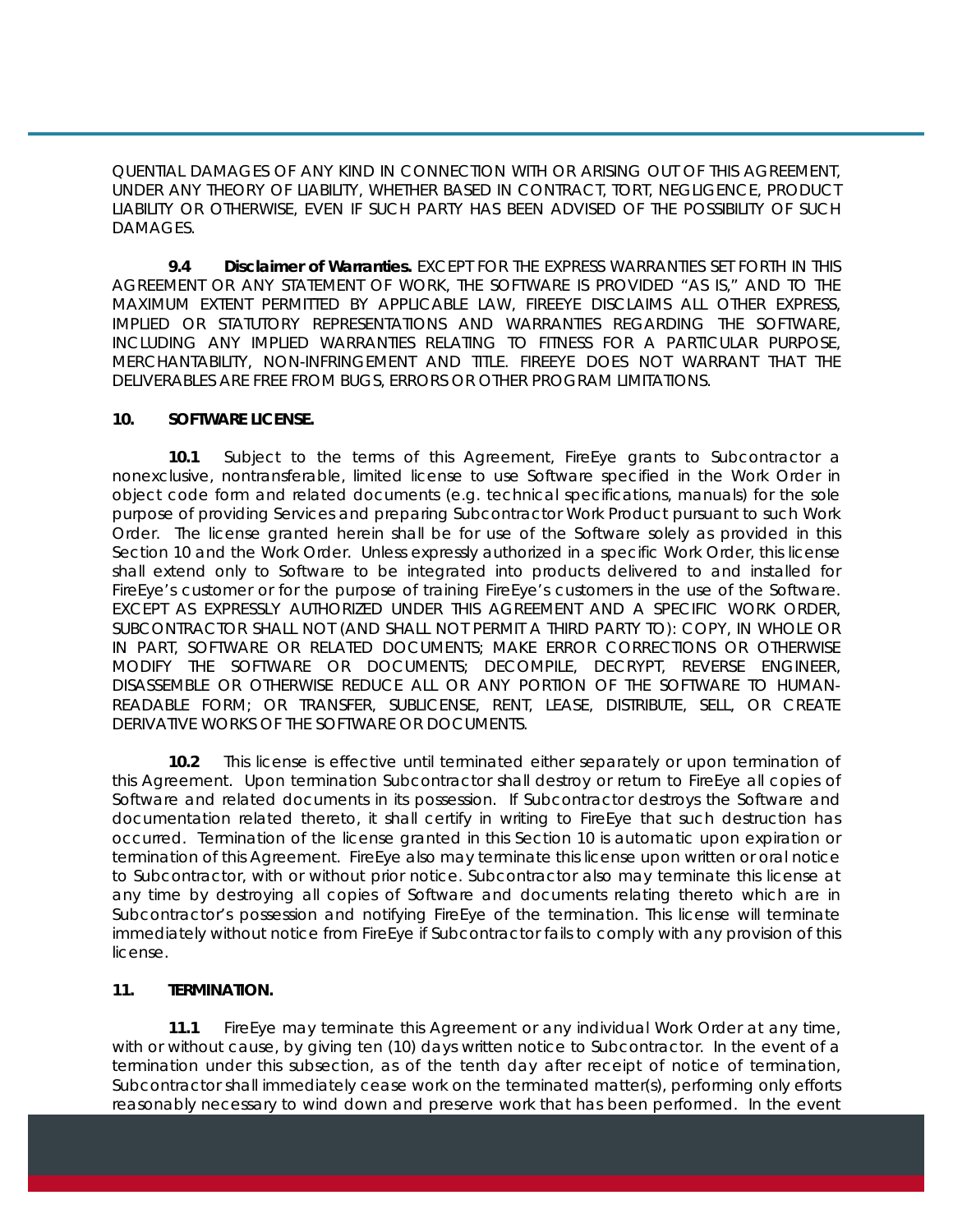of a termination of this Agreement for any reason, Subcontractor shall be obligated to deliver, and FireEye will be obligated to pay Subcontractor for, only Services and Subcontractor Work Product actually performed or prepared by Subcontractor prior to the date of termination, and delivered to and accepted by FireEye within a reasonable time after the effective date of termination, consistent with the payment terms in the Work Order. Subcontractor shall also take all actions required to protect and preserve property in the possession of Subcontractor in which FireEye or its customer has an interest. FireEye may, upon notice to Subcontractor, deduct from the amounts otherwise payable by FireEye to Subcontractor any undisputed amounts payable by Subcontractor to FireEye.

**11.2** Subcontractor may terminate this Agreement and/or any individual Work Order if FireEye breaches a material provision of this Agreement or any Work Order and fails to cure such breach within thirty (30) days of receipt of written notice of the breach from Subcontractor.

**11.3** Notwithstanding the foregoing, this Agreement and/or any Work Order hereunder may be terminated immediately by FireEye in the event of (i) Subcontractor's breach of Section 6.2 (licenses and permits), Section 7 (Confidentiality), Section 8 (Ownership and License), Section 10 (Software License), or Section 13.1 (Export Control), or (ii) in the event of a sale of all or substantially all of Subcontractor's assets, or transfer of a controlling interest in Subcontractor to an unaffiliated third party.

**11.4** Subcontractor shall, if requested by FireEye, take all reasonable steps to achieve an orderly transition upon termination and provide reasonable training for FireEye or third party personnel. If the efforts required are more than nominal transfers of residual materials and information, FireEye will pay Subcontractor a reasonable fee for such training and other services as may be mutually agreed by the parties.

**11.5** Subcontractor shall continue performing its obligations under this Agreement while any dispute with FireEye is being resolved unless and until this Agreement and all Work Orders expire or terminate.

**11.6** Each of the parties has considered its expenditures in preparing for performance of, and performing, this Agreement and possible losses resulting from its termination. It is expressly understood that this right of termination is absolute and that neither party shall be liable to the other for any compensation, reimbursement or damages resulting from termination of this Agreement in accordance with its terms. The rights and remedies of FireEye provided in this Section shall not be exclusive and are in addition to other rights and remedies provided at law, in equity or otherwise under this Agreement.

**11.7** Sections 1, 6, 7, 8, 9, 11, 12, 13 and 14 shall survive termination or expiration of this Agreement.

#### **12. INDEPENDENT CONTRACTOR.**

FireEye and Subcontractor are independent contractors and have no power or authority to bind the other or to create any obligation or responsibility on behalf of the other. Under no circumstances shall any employee of one party be deemed to be the employee of the other for any purpose. Nothing herein shall be construed as implying a joint venture, agency, employeremployee or partnership relationship between the parties hereto. Subcontractor is solely responsible for all of its own taxes, withholdings, and other similar statutory obligations related to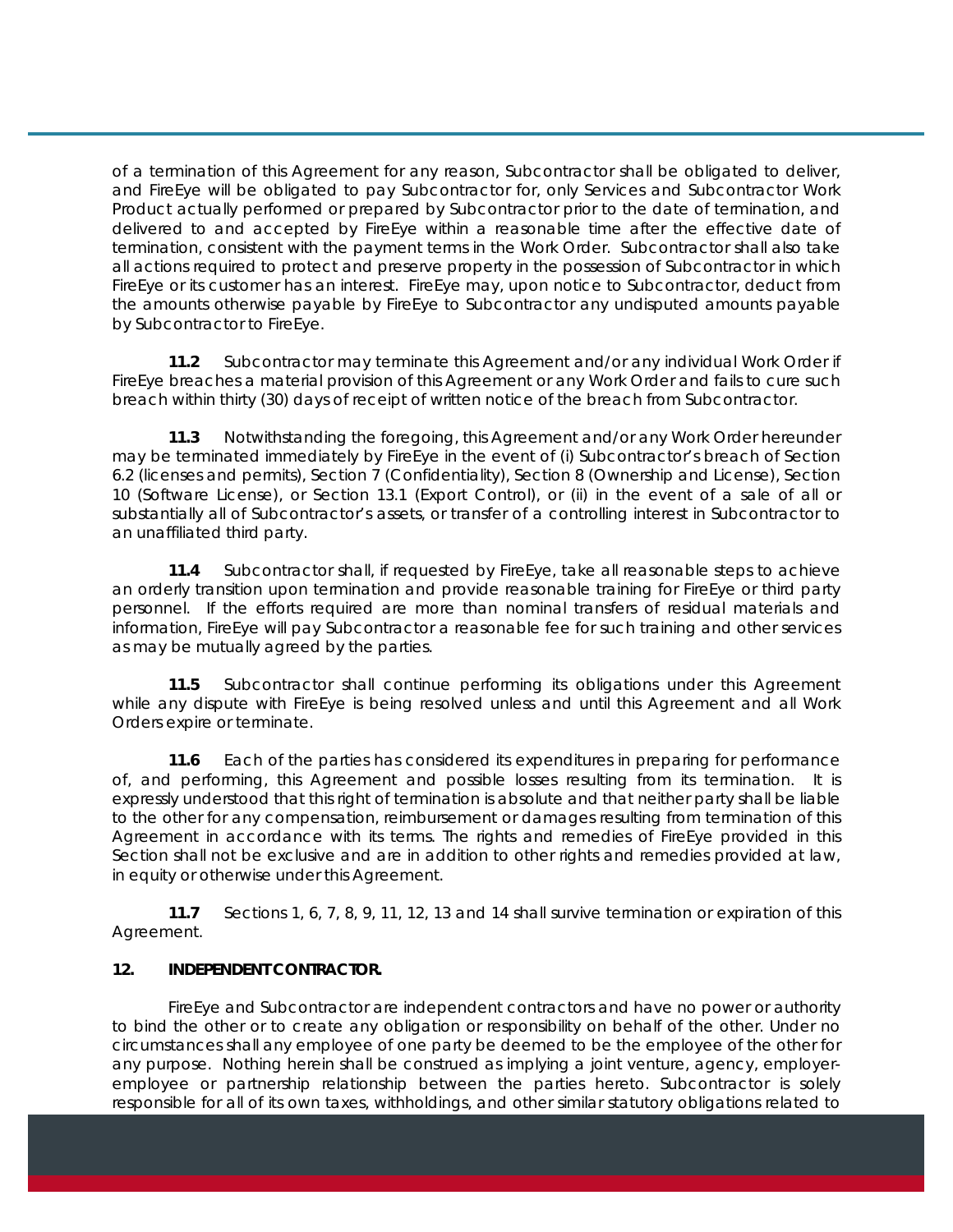this Agreement and any Work Order.

### **13. EXPORT CONTROL; ANTI-CORRUPTION; U.S. GOVERNMENT RESTRICTED RIGHTS**.

**13.1 Export Control.** Subcontractor represents and warrants that it shall comply with all laws and regulations applicable to Subcontractor with respect to the purchase and use of the Deliverables. Subcontractor further acknowledges and agrees that the Deliverables purchased, and licensed, under this Agreement may be subject to restrictions and controls imposed by the United States Export Administration Act, the regulations thereunder and similar laws in other jurisdictions. Subcontractor agrees to comply with all applicable export and reexport control laws and regulations, including the Export Administration Regulations ("EAR") maintained by the U.S. Department of Commerce, trade and economic sanctions maintained by the Treasury Department's Office of Foreign Assets Control, and the International Traffic in Arms Regulations ("ITAR") maintained by the Department of State. Specifically, Subcontractor covenants that it shall not -- directly or indirectly -- sell, export, reexport, transfer, divert, or otherwise dispose of any products, software, or technology (including products derived from or based on such technology) received from FireEye under this Agreement to any destination, entity, or person prohibited by the laws or regulations of the United States, without obtaining prior authorization from the competent government authorities as required by those laws and regulations. These prohibitions include, but are not limited to the following: (i) the Deliverables cannot be exported or re-exported to any countries embargoes by the United States (currently including Cuba, Iran, North Korea, Sudan or Syria) which includes nationals of these countries employed by Subcontractor ; (ii) the Deliverables cannot be exported or re-exported for military use in country group 'b' prior to valid 'export license' or valid 'license exception'; (iii) engineers cannot have access to FireEye's proprietary encryption source code; and (iv) the Deliverables cannot be used for any prohibited end uses including any 'nuclear, biological or chemical weapon related activities'. Subcontractor agrees to notify FireEye of any suspicious activities by any employee related to the Deliverables. Subcontractor agrees to indemnify, to the fullest extent permitted by law, FireEye from and against any fines or penalties that may arise as a result of Subcontractor 's breach of this provision. This export control clause shall survive termination or cancellation of this Agreement.

**13.2 Anticorruption Laws.** Subcontractor acknowledges that it is familiar with and understands the provisions of the U.S. Foreign Corrupt Practices Act ("the FCPA") and the U.K. Bribery Act of 2010 ("UKBA") and agrees to comply with its terms as well as any provisions of local law or FireEye's corporate policies and procedures related thereto. Subcontractor further understands the provisions relating to the FCPA and UKBA's prohibitions regarding the payment or giving of anything of value, including but not limited to payments, gifts, travel, entertainment and meals, either directly or indirectly, to an official of a foreign government or political party for the purpose of influencing an act or decision in his or her official capacity or inducing the official to use his or her party's influence with that government, to obtain or retain business involving the Deliverables. Subcontractor agrees to not violate or knowingly let anyone violate the FCPA or UKBA, and Subcontractor agrees that no payment it makes will constitute a bribe, influence payment, kickback, rebate, or other payment that violates the FCPA, the UKBA, or any other applicable anticorruption or antibribery law.

**13.3 U.S. Government Restricted Rights.** The Deliverables may be "commercial items", "commercial computer software" and "commercial computer software documentation," respectively, pursuant to DFAR Section 227.7202 and FAR Section 12.212, as applicable. Any use,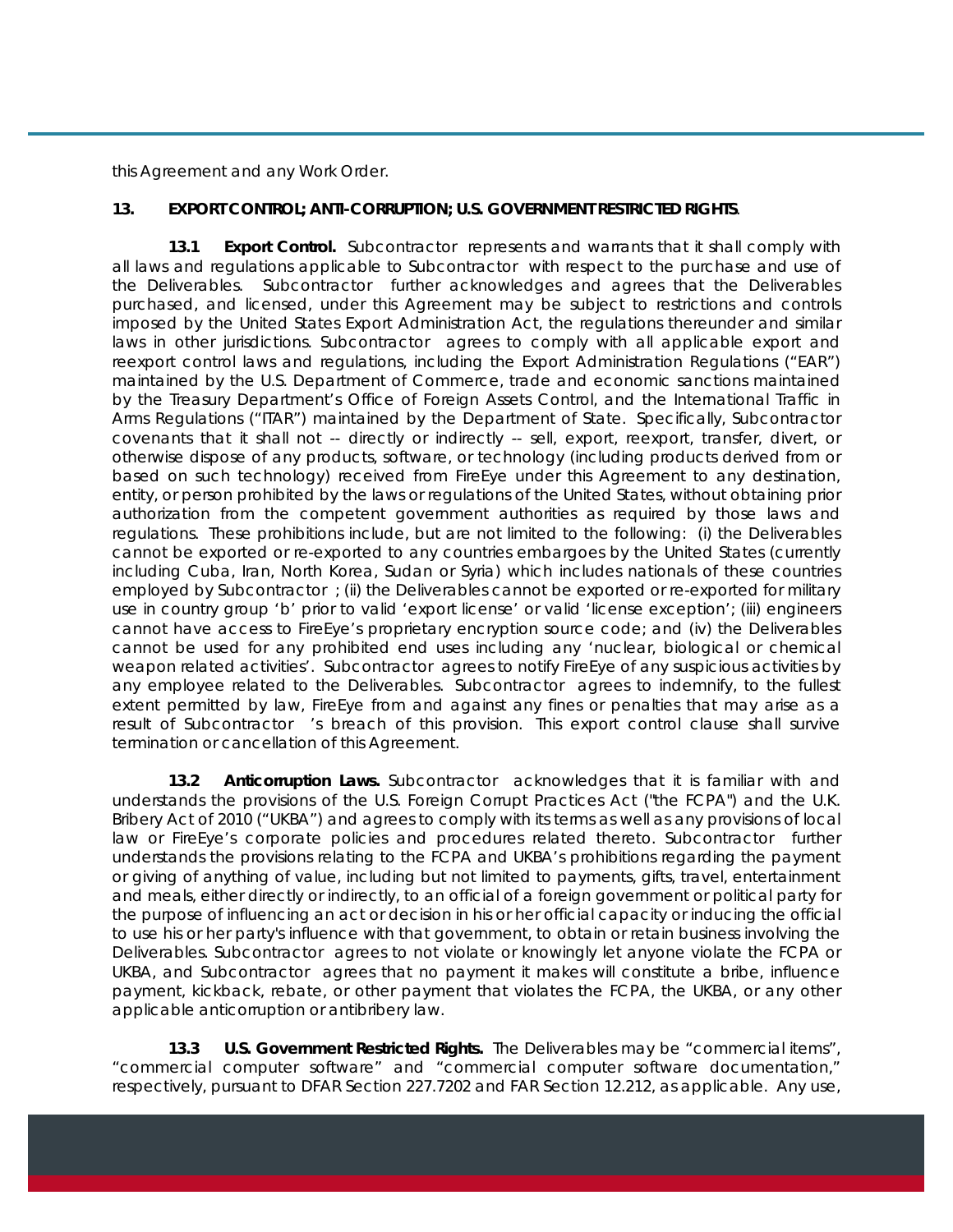modification, reproduction, release, performance, display or disclosure of the Deliverables by the United States Government shall be governed solely by the terms of this Agreement and shall be prohibited except to the extent expressly permitted by the terms of this Agreement. The Deliverables were developed fully at private expense.

#### **14. MISCELLANEOUS.**

**14.1 Publicity and Advertising.** Notwithstanding any other provision of this Agreement, Subcontractor may not issue press releases or endorsements which reference FireEye or include statements attributable to FireEye without the prior written consent of FireEye.

**14.2 Audit.** Subcontractor shall maintain accurate records of all amounts billable to and payments made by FireEye hereunder in accordance with recognized accounting practices. FireEye shall have the right to audit any and all records of Subcontractor relating to this Agreement and any Work Order hereunder. Subcontractor agrees that such records will be available for audit by FireEye or its agents during normal business hours upon reasonable notice.

**14.3 Non-Exclusive Relationship.** This Agreement is not exclusive, and Subcontractor acknowledges that: (i) FireEye has no obligation to provide Subcontractor any minimum level of work or compensation under this Agreement; and (ii) FireEye may obtain services or materials from third parties that may be similar to the Services or Deliverables, without any obligation or liability to Subcontractor.

**14.4 Rules of Engagement**. Subcontractor shall not: (i) for a period of two (2) years after the end of a Work Order, directly or indirectly engage in marketing or providing products or services that are competitive with those then offered by FireEye, to the FireEye customer identified in the Work Order; or (ii) offer to provide services directly to a prospective FireEye customer on an opportunity disclosed to Subcontractor by FireEye, unless Subcontractor reasonably demonstrates that it became aware of such opportunity by means independent of FireEye's disclosure.

**14.5 Assignment.** Subcontractor may not assign this Agreement, in whole or in part, without FireEye's prior written consent. Any attempt by Subcontractor to assign this Agreement other than as permitted above will be null and void. FireEye shall have the right to assign all or part of this Agreement without Subcontractor 's approval. Subject to the foregoing, this Agreement shall be binding upon and shall inure to the benefit of both parties, their successors and permitted assigns.

**14.6 Law and Jurisdiction.** This Agreement shall be governed by and construed in accordance with the laws of the State of California, without regard to its conflicts of laws principles. The parties hereby consent to the exclusive jurisdiction and venue in the state and federal courts in San Francisco County, California.

**14.7 Force Majeure.** FireEye shall not be liable for any delays or other nonperformance resulting from circumstances or causes beyond its reasonable control, including, without limitation, fire or other casualty, act of God, strike or labor dispute, war or other violence, any law, order or requirement of any governmental agency or authority, or any act or omission of employees or agents of Subcontractor. In this event and to the extent of any period of such delay, nonperformance shall not be deemed a breach of this Agreement and the schedule and the due dates of Services and Deliverables shall be adjusted accordingly.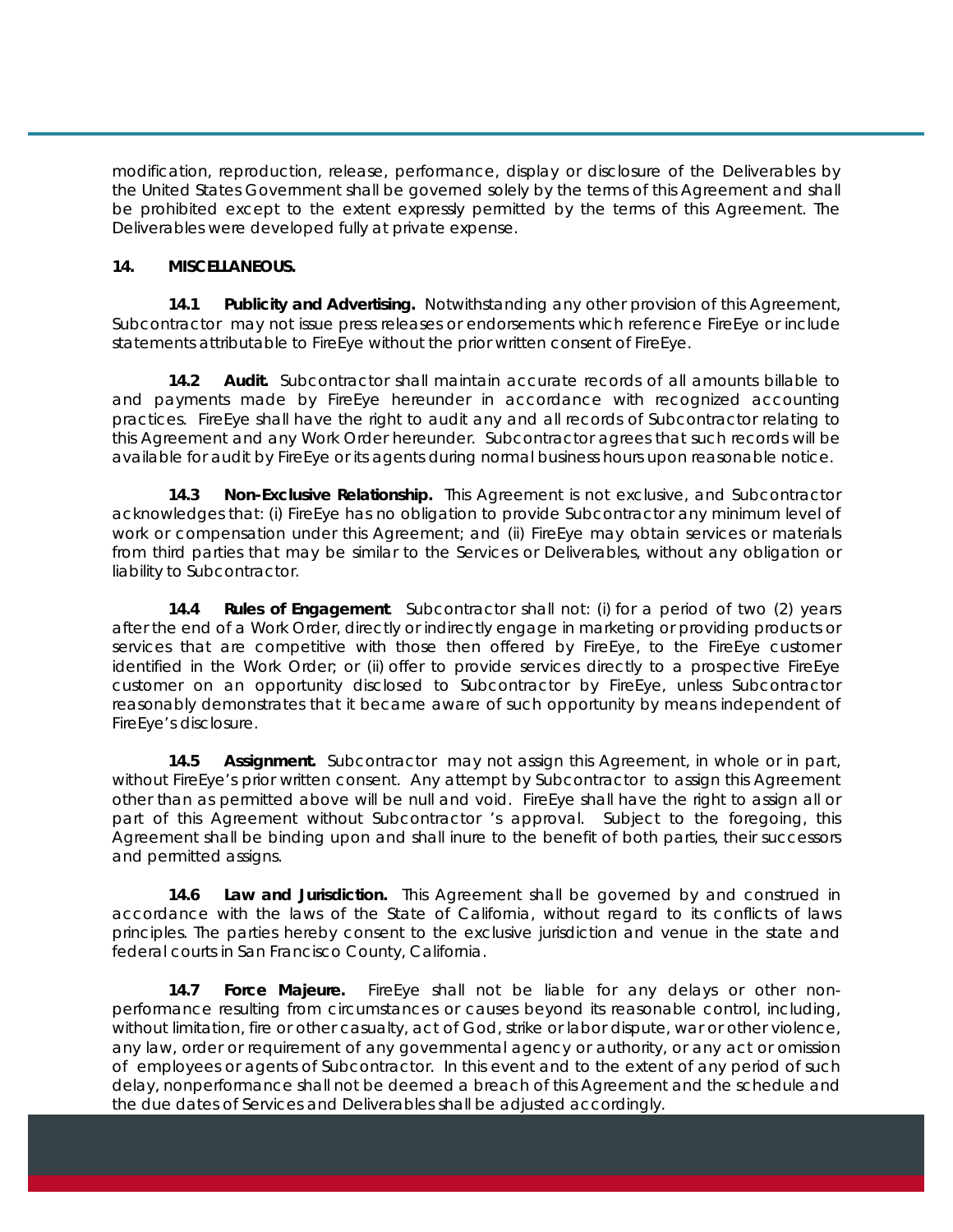**14.8 Notice.** Unless otherwise stated, all notices required under this Agreement shall be in writing and shall be considered given: (i) when delivered personally; (ii) five (5) days after mailing, when sent certified mail, return receipt requested and postage prepaid; (iii) one (1) business day after dispatch, when sent via a commercial overnight carrier, fees prepaid; or (iv) upon delivery when sent by facsimile transmission confirmed by telephone. All communications will be addressed at the locations set forth above or as otherwise instructed.

**14.9 Severability.** If any provision of this Agreement is found illegal or unenforceable under the laws of any jurisdiction, such provision will be deemed restated, in accordance with applicable law, to reflect as nearly as possible the original intention of the parties, and the remainder of the Agreement will continue in full force and effect.

**14.10 Entire Agreement.** This Agreement together with the Exhibits attached hereto and any Statements of Work issued hereunder, represents the entire agreement of the parties hereto related to the subject matter hereof, and any prior agreements, promises, negotiations, or representations, whether oral or written, not expressly set forth in this Agreement are superceded and of no force and effect. The terms and conditions of this Agreement supersede any terms or conditions of any purchase order, invoice or other document relating to the subject matter hereto. This Agreement may be modified only in a writing signed by authorized representatives of both parties. There are no oral or written collateral representations, agreements or understandings except as provided herein. Each party acknowledges that it is not entering into this Agreement on the basis of any representations not expressly contained in this Agreement. FireEye, Inc. is committed to the provisions outlined in the Equal Opportunity Clauses of Executive Order 11246, the Rehabilitation Act of 1973, the Vietnam Era Veterans Readjustment Act of 1974, the Jobs for Veterans Act of 2003, as well as any other regulations pertaining to these orders.

**14.11 Non-Solicitation.** During the term of this Agreement, and for a period of one (1) year after completion of the most recent Deliverable, Subcontractor will not solicit or encourage any of FireEye's employees to work elsewhere and Subcontractor will not directly or indirectly hire or retain the services of any of FireEye's employees without the prior written consent of FireEye. In the event that Subcontractor violates this provision, Subcontractor will immediately remit to FireEye an employment fee equal to fifty percent (50%) of the employee's starting salary.

**14.12 Security Clearance.** Subcontractor shall provide the necessary security specifications and/or DD254 to FireEye if security resources are required.

**14.13 No Third Party Beneficiaries.** This Agreement is intended for the sole and exclusive benefit of the signatories and is not intended to benefit any third party. Only the parties to this Agreement may enforce it.

**14.14 Counterparts.** This Agreement may be executed in counterparts, each of shall constitute an original, and all of which shall constitute one agreement.

**14.15 Headings.** The headings in this Agreement are for convenience of reference only and have no legal effect.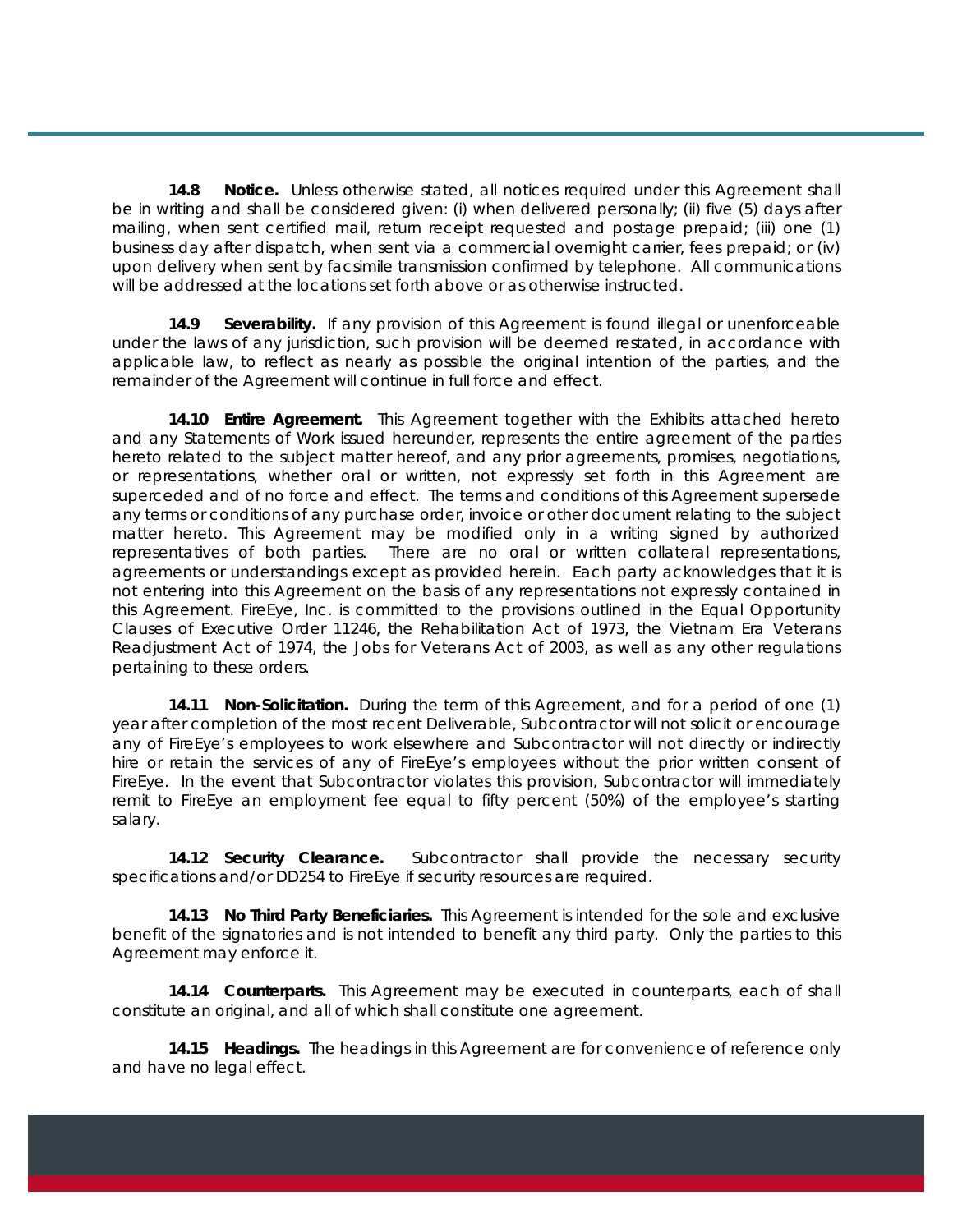**IN WITNESS WHEREOF**, the undersigned do hereby execute this Agreement by duly authorized officials as of the Effective Date.

| <b>SUBCONTRACTOR</b>                                                      | FIREEYE, INC. |  |
|---------------------------------------------------------------------------|---------------|--|
|                                                                           |               |  |
|                                                                           |               |  |
| $\text{Title:}\begin{tabular}{ l l } \hline \textbf{Title:}\end{tabular}$ |               |  |
|                                                                           |               |  |
| <b>FIREEYE IRELAND LIMITED</b>                                            |               |  |
|                                                                           |               |  |
|                                                                           |               |  |
|                                                                           |               |  |

Date: \_\_\_\_\_\_\_\_\_\_\_\_\_\_\_\_\_\_\_\_\_\_\_\_\_\_\_\_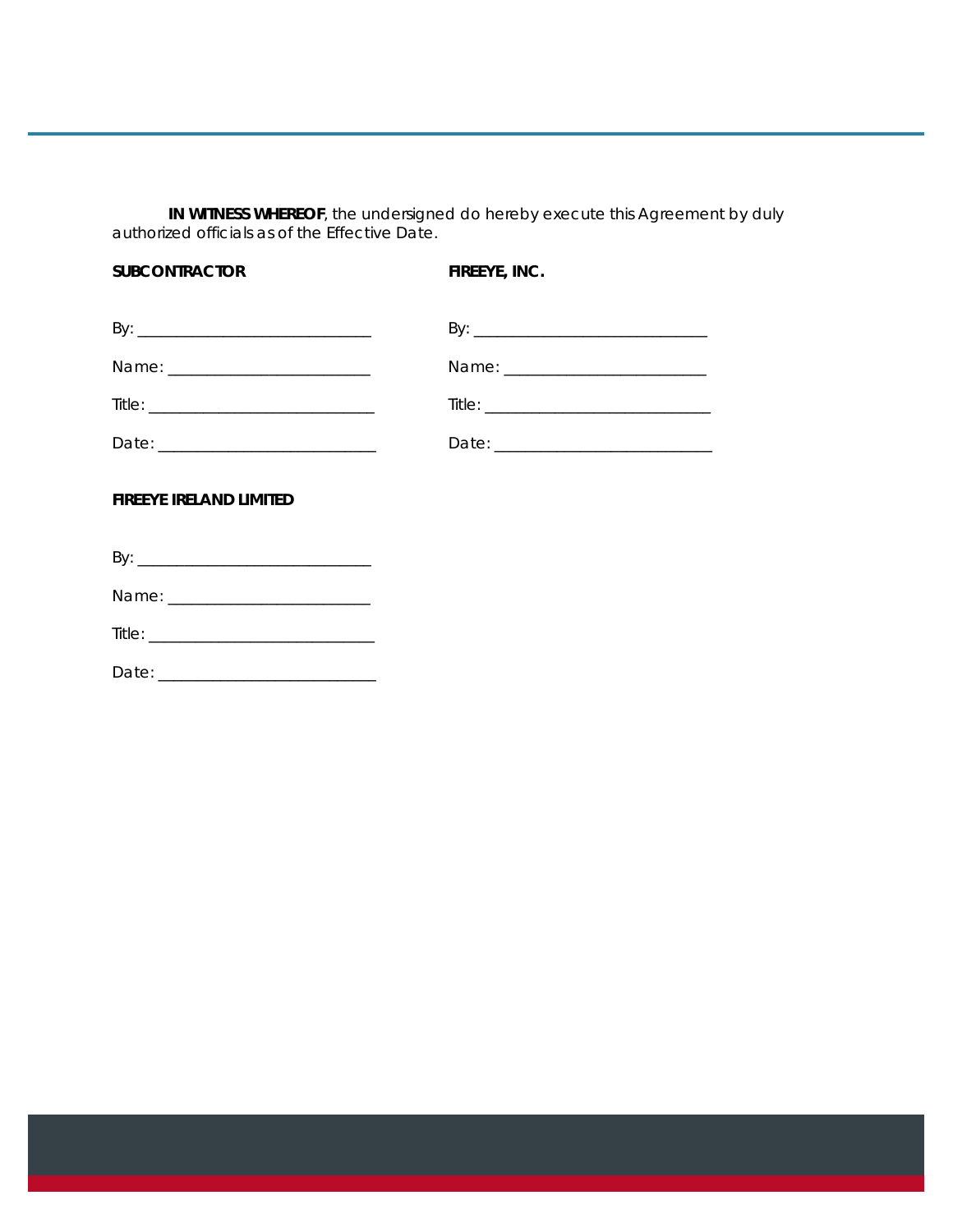#### **EXHIBIT A**

# **WORK ORDER #** \_\_\_\_\_\_\_\_\_\_\_\_\_\_

This Work Order is made and entered into between FireEye Inc. ("FireEye") and ("Subcontractor"). This Work Order is governed by, incorporated into, and made part of the terms of the Professional Services Subcontractor Agreement ("Agreement") signed between FireEye and Subcontractor dated as of \_\_\_\_\_,20\_. All terms used and not otherwise defined shall have the meaning given such terms in the Agreement.

### **1. DESCRIPTION OF PROJECT:**

### **1.1 General Description**

Include a brief 1-2-sentence description on the general scope of the Services to be provided.

## **1.2 Detailed Description**

Provide a detailed listing/description of processes, guidelines and standards for all Services, quality standards, functional and technical specifications and all Deliverables provided to FireEye.

**1.3 SUBCONTRACTOR RESOURCES.** The individuals who will provide Services pursuant to this Work Order are listed in the following chart (the "project staff"), along with the estimated hours that such individual will work in providing services. Except to the extent required on an emergency basis, Subcontractor shall not replace or reassign a member of the project staff without the prior written consent of FireEye.

|--|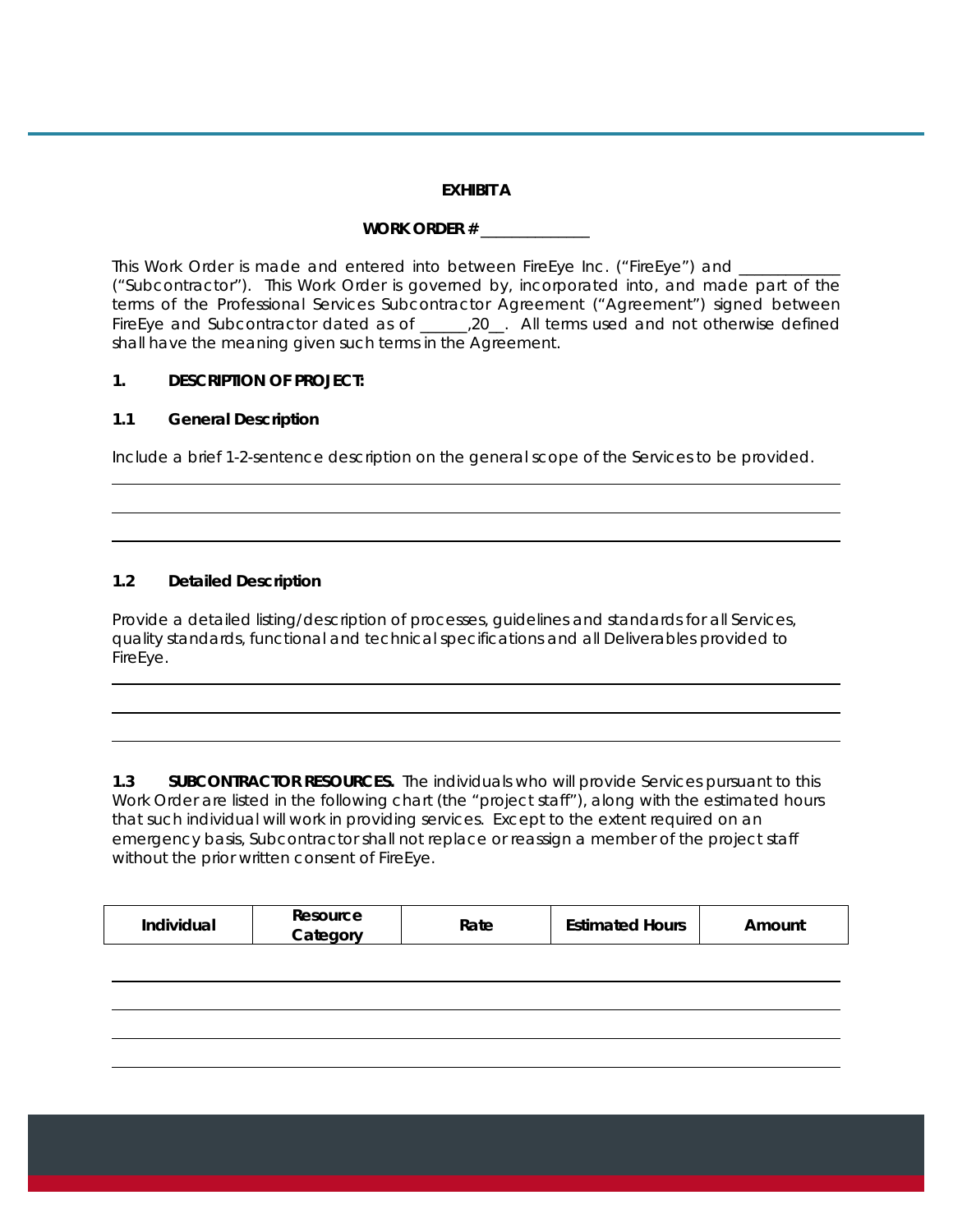$\text{TOTAL}$ 

#### **2. SUBCONTRACTOR WORK PRODUCT.**

The following items shall be delivered as part of the Services (the "Deliverables"):

| Subcontractor |  |
|---------------|--|
| Deliverable*  |  |

Detailed Description of Deliverable Deliverable

\* These will include, but not limited to, written Project Plans, Summary of Goals, Design Documentation, Design Services, Specifications, Acceptance criteria/plan, Documentation, Meetings, Training, Status Reports, final completion of the Project, etc.

**3. LOCATION OF WORK FACILITIES.** Substantially all of the services shall be conducted by subcontractor at \_\_\_\_\_\_\_\_\_\_\_\_\_\_\_ or such other location or locations as FireEye shall reasonably request.

**4. DURATION OF WORK/SCHEDULE.** Subcontractor Services under this Work Order shall commence on \_\_\_\_\_\_\_\_\_\_\_\_\_\_\_ and be completed no later than \_\_\_\_\_\_\_\_\_\_. Subcontractor acknowledges that TIME IS OF THE ESSENCE in the performance of its obligations under this work order.

**5. ACCEPTANCE AND TESTING PROCEDURES.** Specify acceptance procedures and testing criteria, which will be utilized to determine the acceptability of the deliverables and the period of acceptance.

#### **6. FIREEYE'S RESPONSIBILITIES.**

**6.1** FireEye deliverables include the following:

| <b>FireEye</b>     | Detailed Description of |          |
|--------------------|-------------------------|----------|
| <b>Deliverable</b> | Deliverable             | Due Date |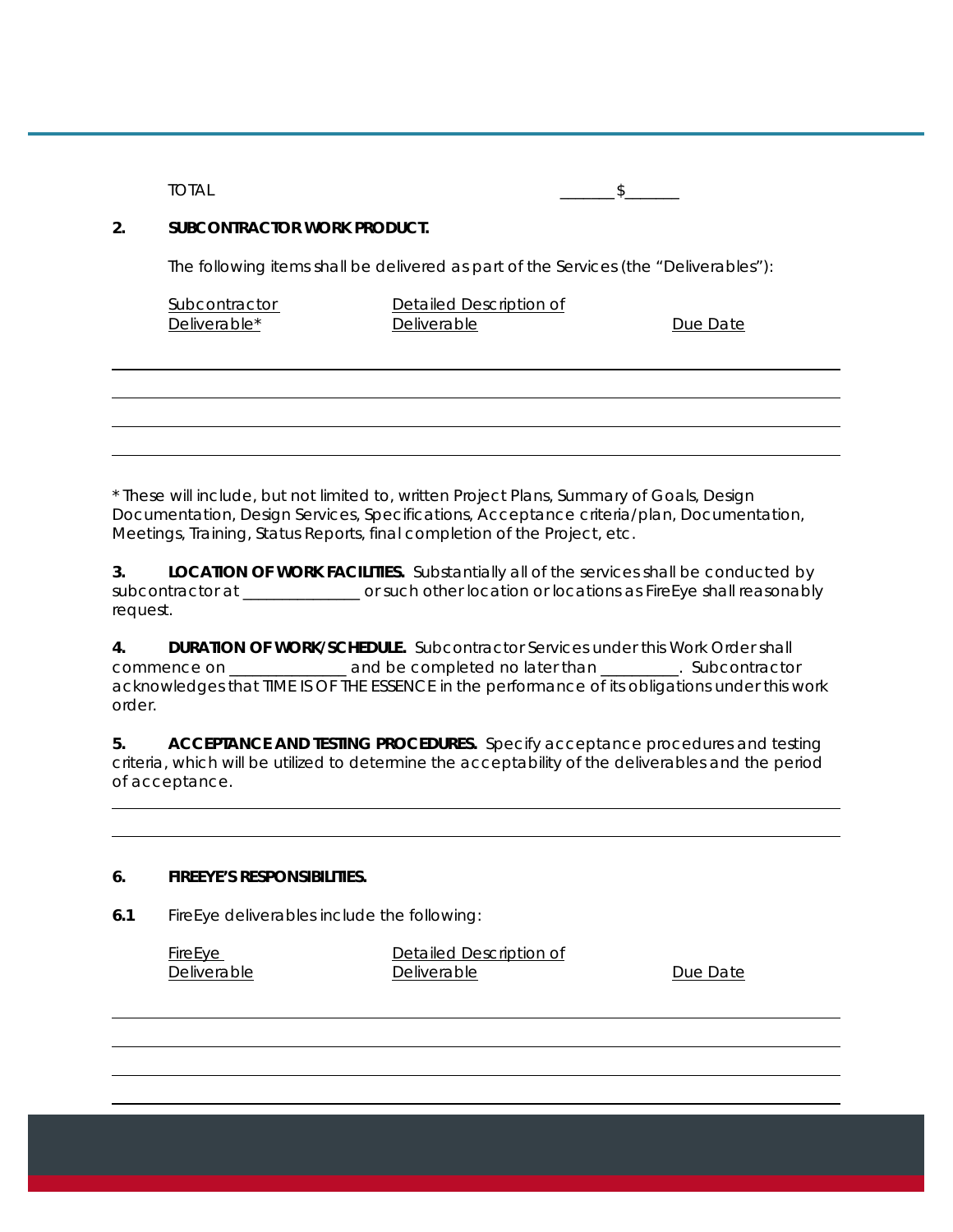**6.2** Equipment and Resources to be provided by FireEye:

FireEye shall provide and make available to Subcontractor, on a loan basis only while Subcontractor is performing Services under this Work Order, the following materials, documentation and equipment. Subcontractor shall return all such materials, documents, and equipment on the earlier of the request of FireEye and final completion of the Services. All such materials, documentation and equipment shall be considered the Confidential Information of FireEye.

# **7. CHANGE MANAGEMENT PROCEDURES.**

**7.1** In the event it is necessary to change this Work Order other than as provided in Section 5 of the Agreement, the following procedure will be used:

**7.1.1** A change request document ("Change Request") will be executed by the parties describing the nature of the change, the reason for the change, and the effect the change will have on the scope of work, which may include changes to the Subcontractor Work Product. Parties will determine the additional charges, if any.

**7.1.2** Either party for any material changes to an applicable Work Order may initiate a Change Request. The requesting party will review the proposed change with the other party, and the appropriate authorized representatives of the parties will sign the Change Request, indicating the acceptance of the changes by the parties.

**7.1.3** Upon execution of the Change Request, said Change Request will be incorporated into and made a part of the applicable Work Order.

**7.2** Whenever there is a conflict between the terms and conditions set forth in a Change Request and those set forth in the Work Order or previous Change Request, the terms and conditions of the most recent Change Request shall prevail.

**8. FEES AND PAYMENTS.** Aggregate total fees under this Work Order shall not exceed US \$\_\_\_\_\_\_\_\_\_\_. In addition, the not-to-exceed amount for travel and out-of-pocket expenses shall be \$ hould be sent to: FireEye, Inc., 1440 McCarthy Blvd., Milpitas, CA 95035, Attn: Accounts Payable, with a copy to the FireEye Project Coordinator listed below for engagements in North America, or FireEye Ireland Limited, 2 Park Place, City Gate Park, Mahon, Cork, Ireland, Attn: Accounts Payable, with a copy to the FireEye Project Coordinator listed below for engagements in the rest of the world.

**9. COORDINATORS.** Subcontractor and FireEye shall designate individuals to whom all Work Order communications shall be addressed and who have the authority to act on all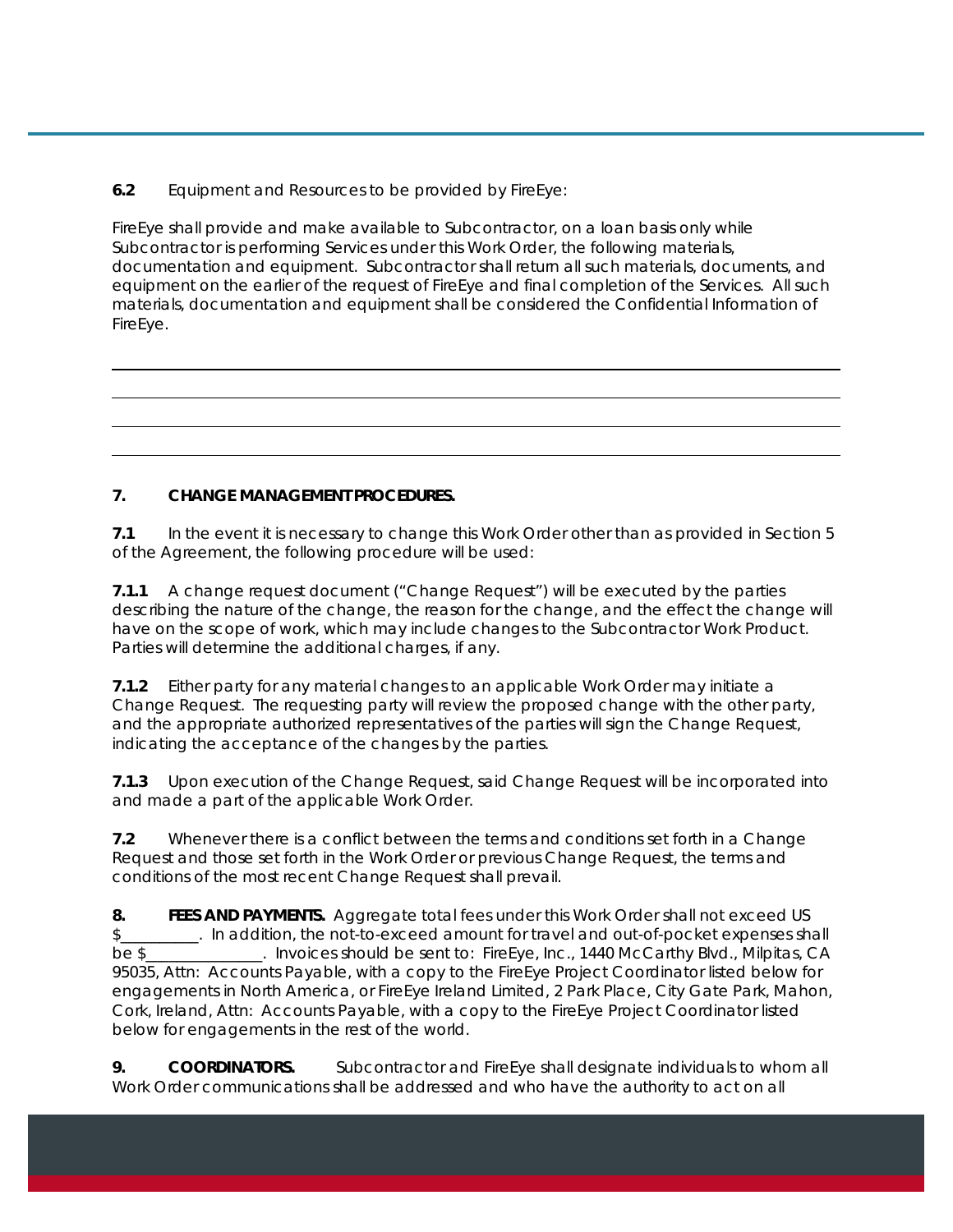aspects of the project described in this Work Order.

| Coordinator:                        | Name, Telephone and FAX Number: |
|-------------------------------------|---------------------------------|
| Subcontractor Project Coordinator:  |                                 |
| Subcontractor Contract Coordinator: |                                 |
| <b>FireEye Project Coordinator:</b> |                                 |
| FireEye Contract Coordinator:       |                                 |

**IN WITNESS WHEREOF**, the duly authorized representatives of the parties hereto have caused this Work Order to be duly executed.

| <b>FIREEYE INC.</b>            | <b>SUBCONTRACTOR</b>                                                                                           |
|--------------------------------|----------------------------------------------------------------------------------------------------------------|
|                                |                                                                                                                |
|                                |                                                                                                                |
|                                |                                                                                                                |
|                                | Date: 2008 2010 2010 2021 2022 2023 2024 2022 2022 2023 2024 2022 2023 2024 2022 2023 2024 2025 2026 2027 2028 |
| <b>FIREEYE IRELAND LIMITED</b> |                                                                                                                |
|                                |                                                                                                                |
|                                |                                                                                                                |
|                                |                                                                                                                |
|                                |                                                                                                                |